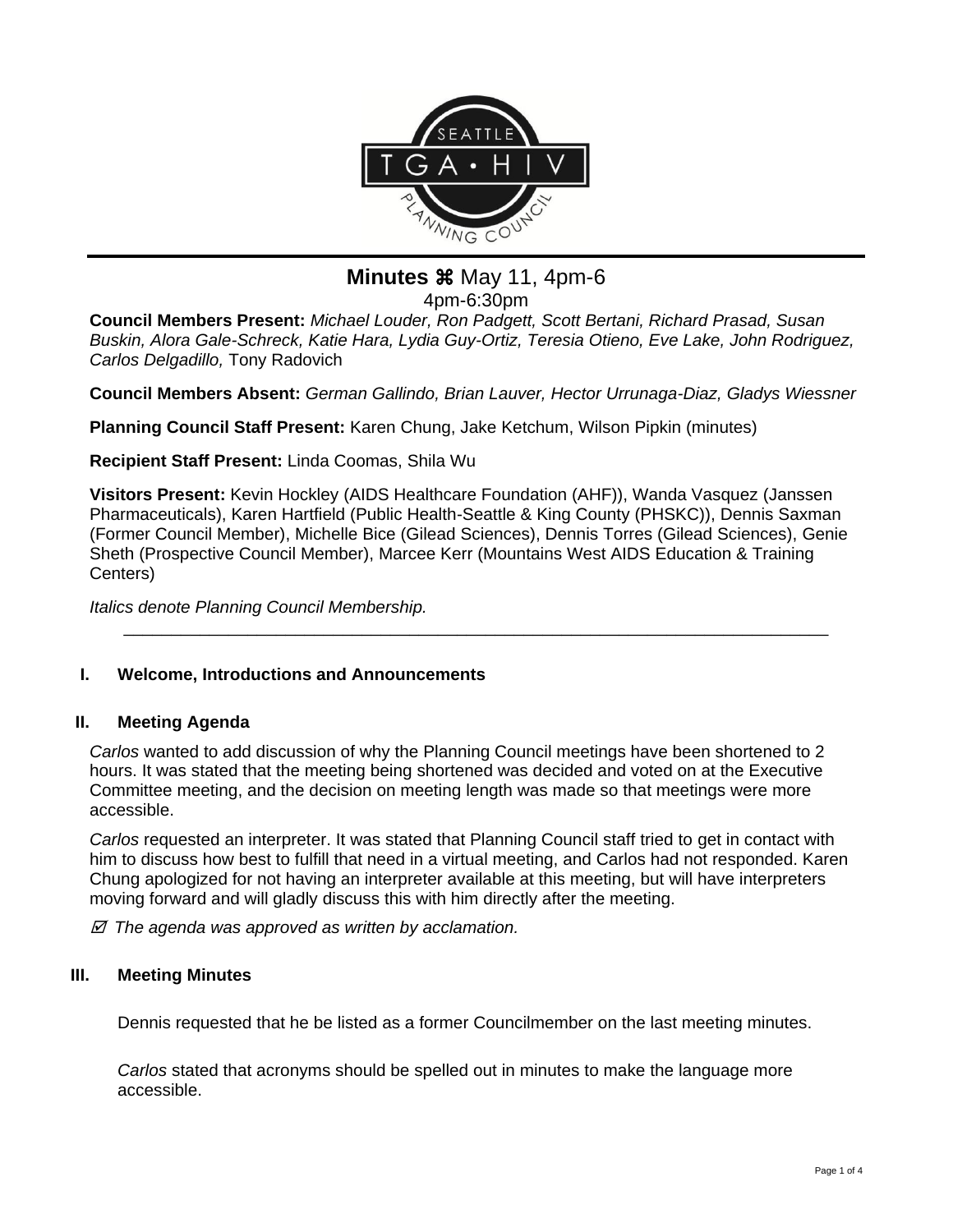*German* requested that reminder texts be reinstated for virtual meetings.

*Carlos* requested that all materials and written communication be also translated into Spanish.

 *The February minutes were approved as written by acclamation.*

### **IV. Public Comment**

Genie Sheth announced that Housing Opportunities for Persons with AIDS (HOPWA) received \$426,000 in Coronavirus Aid, Relief, and Economic Security (CARES) Act. These funds will be used for the prevention of homelessness in Snohomish and King Counties. It was clarified that all people living with HIV are eligible for Housing Opportunities for Persons with AIDS (HOPWA) services.

### **V. Recipient Report** (Linda)

Linda stated that the full Ryan White Part A award has been received in the amount of \$7,015,507. There were slight reductions from last year in formula and supplemental funds. There was an increase in Minority AIDS Initiative (MAI) funds. The recipient also received \$464,000 in Coronavirus Aid, Relief, and Economic Security (CARES) Act funds to be used within a year. These funds do not need to go through the Council, and have very few restrictions to enable them to be used in response to COVID-19 as quickly as possible. This money is being used in the community to support providers of HIV services in pivoting their delivery of services, as well as supporting people living with HIV/AIDS (PLWH) with things like food cards, rental assistance, etc.

*Carlos* requested a list of agencies that are receiving these Coronavirus Aid, Relief, and Economic Security (CARES) Act funds so he could get some of this aid. It was stated that due to the Ryan White Part A legislation, agencies are not allowed to be discussed in Council meetings, only service categories. Linda offered to discuss getting connected to services outside of Planning Council meetings. *Carlos* was encouraged to get in contact with his case manager or consult the "Who does what in HIV" pamphlet. It was offered to send this pamphlet in English or Spanish or to get him connected to a case manager. *Carlos* stated that he believes this restriction is discrimination.

## **VI. Executive Committee Report** (*Katie & Michael)*

The May meeting date was discussed due to a conflict with a holiday. The challenges and needs of virtual meetings was discussed at this meeting, including the need for language services.

## **VII. Needs Assessment, Priority Setting & Resource Allocation Committee Report** (*Richard & Brian)*

This committee discussed the Never, Not & Intermittently in Care report that Becca Hutcheson put together. The overall assessment is delayed but moving forward. The Council discussed how to present the data gathered. The Council also discussed the prioritization and allocation process. This committee discussed Minority AIDS Initiative (MAI) non-medical case management funds, but did not get to divvying up funds between the Black and Latinx populations. It was suggested that the remaining \$26,969 funds be divvied up in alignment with the current allocation by population.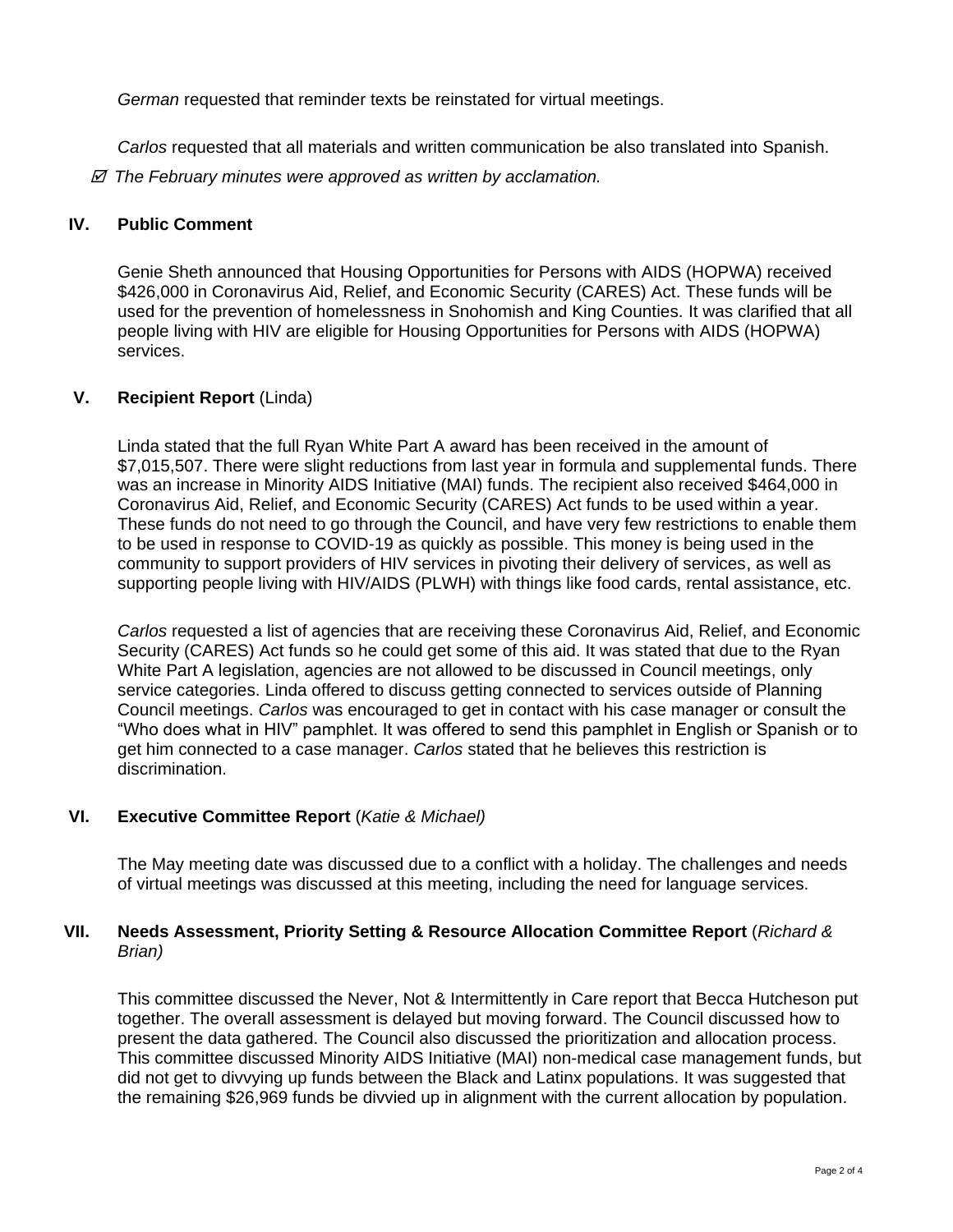*Susan* suggested that the allocation of the remaining funds instead be divvied up by the percent of current and new HIV infections (59% Black 41% Latinx) in the Transitional Grant Area (TGA).

### *MOTION: Susan motioned to divvy the remaining \$26,969 Minority AIDS Initiative funds by 59% Black and 41% Latinx, to align with the number of current and new HIV infections in the Transitional Grant Area (TGA). Richard seconded.*

*Discussion: There was much discussion, and there was consensus that making this a data driven decision is key. Carlos was very vocal about his frustration with this motion and the process.*

#### *The motion passed with the following vote:*

- In favor 9 *Ron, Michael, Susan, Katie, Eve, Scott, Lydia, John, German*
- Opposed -1- *Carlos*
- Abstaining -2- *Teresia, Alora*

### **VIII. Membership/Operations Committee Report** (*Carlos)*

*Carlos* reported that it was only himself, *German, Eve,* Jake, Wilson, and a woman whose name he cannot remember were in attendance at the last Membership/Operations Committee meeting. This guest was interviewed, and was voted to be passed to the Council to be approved for membership. It was clarified that this guest was Genie Sheth who works for Housing Opportunities for Persons with AIDS (HOPWA), and that she is present in this Planning Council meeting.

### *MOTION: Carlos motioned to nominate Genie Sheth for Planning Council membership. Michael Seconded.*

#### *Discussion: Genie introduced herself, and described her previous experience as a Planning Council member and work in housing for people living with HIV (PLWH).*

#### *The motion passed with the following vote:*

- In favor 12 Michael, Richard, Scott, Susan, Alora, Teresia, Ron, Lydia, Katie, John, Carlos, German
- Opposed -0-
- Abstaining -0-

## **IX. +Caucus Report** (Pat & *John)*

*John* reported that the +Caucus had its first virtual meeting, and they discussed different ways to do outreach, the need for more people living with HIV (PLWH) and representation of populations within the Transitional Grant Area (TGA) on the Council, the Planning Council Handbook, and the brochure that is nearing completion. The brochure is waiting on the email address for the +Caucus to be created.

### **Action: Planning Council Staff will look into where King County Information Technology (KCIT) is in the process of creating that email address.**

There was discussion on COVID-19 and the challenges caused by the pandemic for people living with HIV (PLWH).

*Carlos* requested that information on travel reimbursements be included in the +Caucus brochure, and wanted to discuss this topic further. It was tabled for the next +Caucus meeting in the interest of time, and *Katie* offered to discuss it offline with *Carlos.*